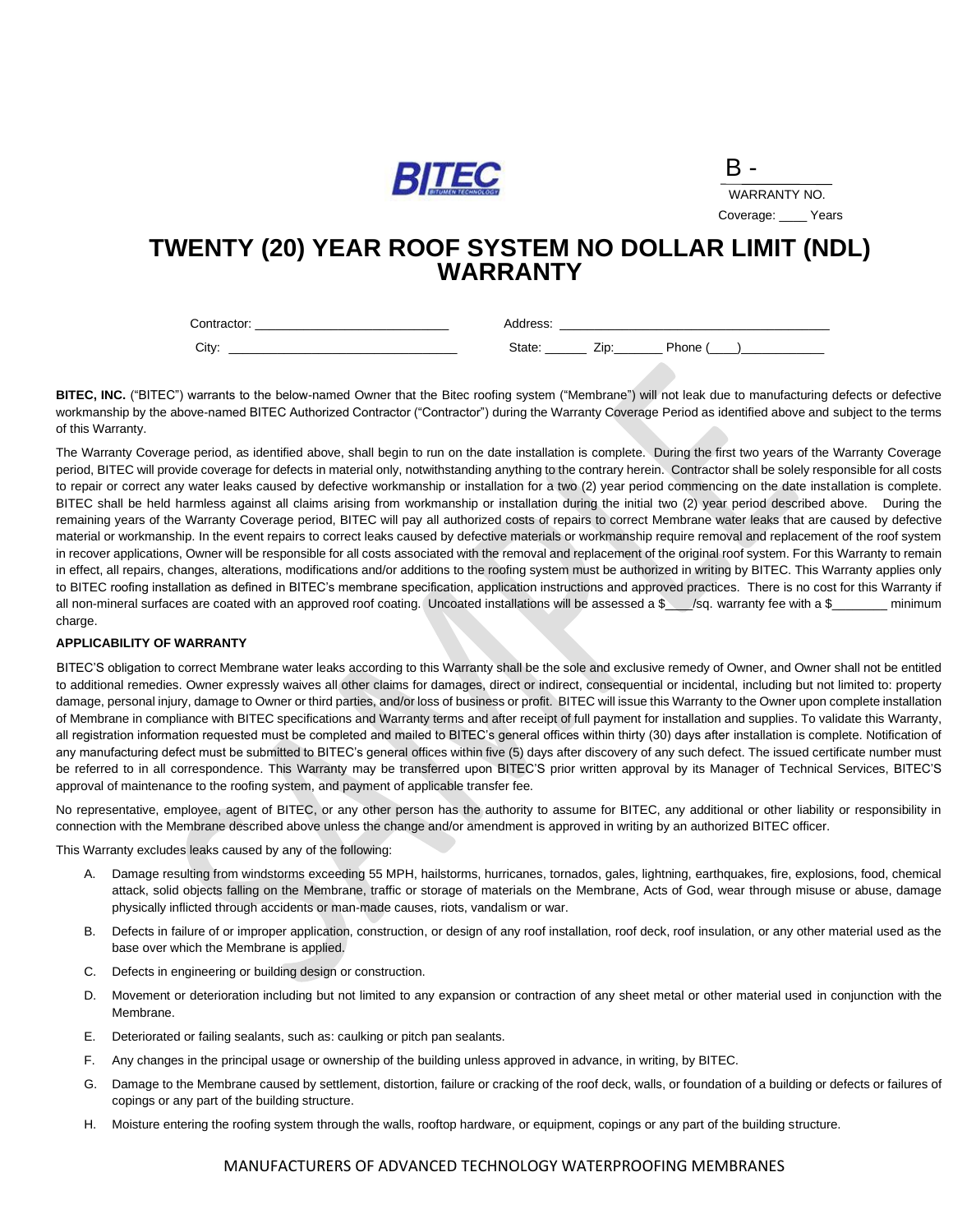- I. Damage to the Membrane resulting from lack of positive drainage.
- J. Repair of metalwork or flashing receptacles or other materials furnished by others and such damage as may result from the application or failure of these materials.
- K. Damage caused by birds, vermin, rodents, insects, or any other animal or pest.
- L. Chemical attacks, exposure to any ionized radiation, or contamination from any hazardous substance or waste.
- M. Negligence, misuse, or failure of the Owner to provide reasonable repairs or to properly maintain the Membrane. Lack of proper care and maintenance is cause for cancellation of this Warranty.
- N. Damages for which the Owner does not provide BITEC with timely written notice of a claim pursuant to the terms of this Warranty.
- O. Repairs performed or materials furnished by others besides those authorized by BITEC in correcting leaks in the Membrane.

## **LIMITATIONS**

BITEC shall not be responsible for any damages for or to any of the following:

- A. Leaks that result where Membrane has been installed over cold storage or freezer compartments.
- B. Improper maintenance or correction of conditions other than leaks.
- C. Real or personal property, the structure itself, or contents therein.

BITEC is not responsible for the removal, replacement, or repair of any rooftop equipment or systems or overburden. BITEC'S sole responsibility under this Warranty is for the costs associated with repairs of leaks caused by defective materials or workmanship set forth above. In no event is BITEC liable for any incidental, special, consequential, indirect, or punitive damages, loss of use or profits, or diminution in value.

### **EXCEPT AS SET FORTH HEREIN, BITEC MAKES NO OTHER WARRANTIES AND HEREBY DISCLAIMS ANY EXPRESS, IMPLIED, OR STATUTORY WARRANTY, INCLUDING BUT NOT LIMITED TO WARRANTIES OF DESIGN, MERCHANTABILITY, OR FITNESS FOR A PARTICULAR PURPOSE OR ARISING FROM A COURSE OF DEALING OR USAGE OF TRADE.**

| Owner's Name:             |                          |                       |
|---------------------------|--------------------------|-----------------------|
| Address of Building:      |                          |                       |
|                           | State:                   | Zip:                  |
| Specification Number:     | Completion Date:         | Product Used:         |
| Number of Rolls:          | Material Purchased From: |                       |
| Principal Building Usage: |                          |                       |
| Name of Applicator:       |                          | Address: ____________ |

#### OWNER RESPONSIBILITIES

BITEC is proud to have provided your building with the finest advanced technology waterproofing Membrane available and offers the following industryaccepted guidelines to protect your investment. BITEC recommends as the building Owner you implement the following:

- (1) Obtain a roof inspection every six (6) months to remove any debris and ensure proper drainage by cleaning the scuppers and roof drains.
- (2) If your roof system was surfaced with a reflective coating, a periodic recoating will protect the Membrane and reduce energy cost.
- (3) Restrict roof traffic to a minimum, and inform necessary trades requiring access to the roof deck to be very careful to protect the Membrane from falling objects, or solvent spills.
- (4) Do not allow materials to be stored or transported over the completed roof deck areas.
- (5) In the event the roofing system has rooftop equipment or overburden obscuring the waterproofing Membrane, such as paver system, vegetated roofing, solar, solar thermal system, or any other material installed over the roof system, temporary or permanent, the Owner will have it removed before inspection at Owner's sole expense.
- (6) As a reminder, all additions of equipment, deck penetrations or any change requiring cutting through the Membrane must have prior approval of BITEC and the work must be completed by a BITEC Authorized Roofing Contractor to maintain the validity of the Warranty.
- (7) A BITEC Authorized Roofing Contractor knows his products and is willing to serve you, with your maintenance programs.

### MANUFACTURERS OF ADVANCED TECHNOLOGY WATERPROOFING MEMBRANES